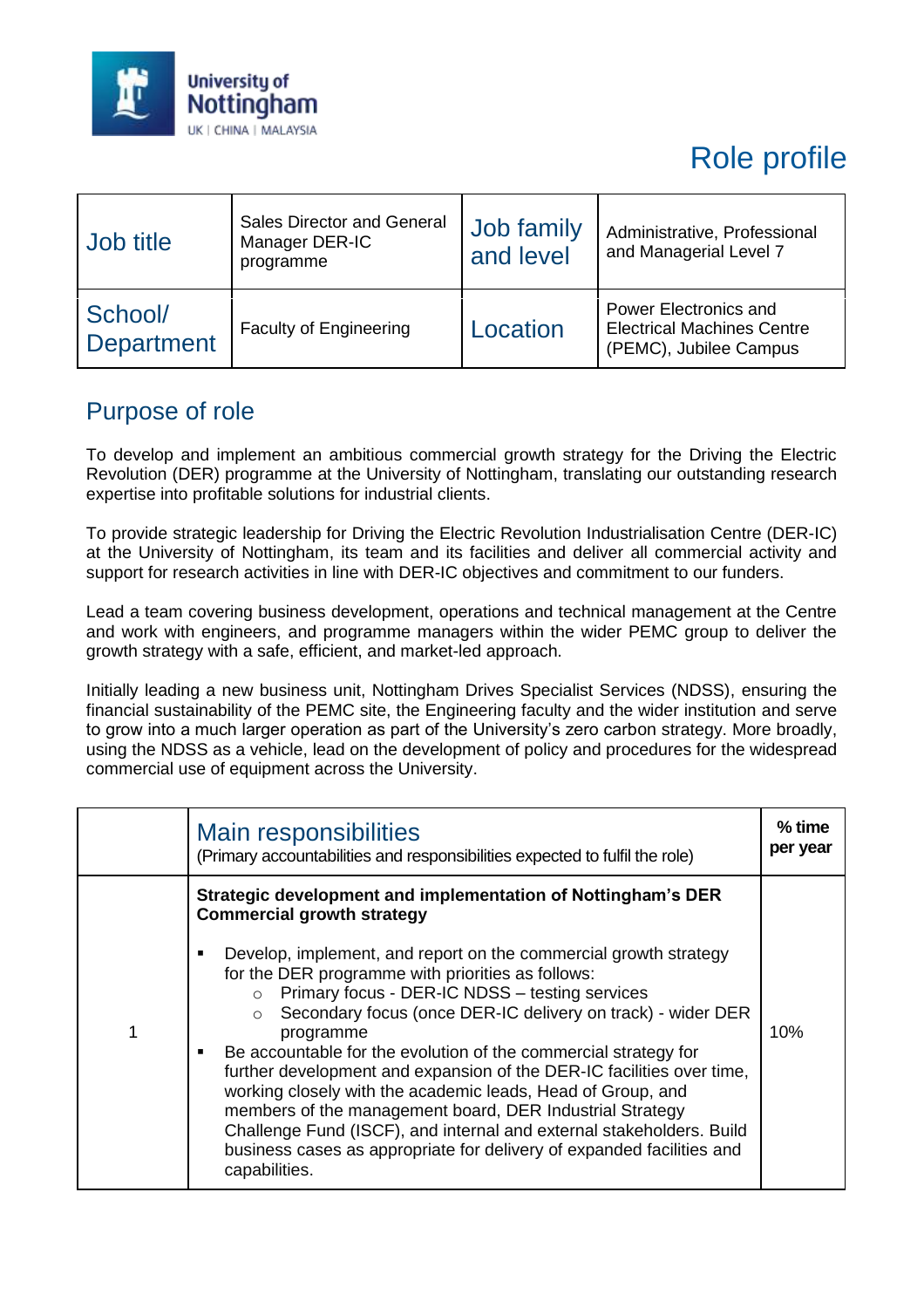|                | Establish appropriate sales objectives (and run rate targets) by<br>developing annual sales volume and profit targets for existing and<br>new products/services and communicate clear run rate targets for the<br>DER-IC.<br>Build appropriate sales and profit targets out to a 5-year plan to feed<br>٠<br>into the University's Commercial Medium Term Financial plan (MTFP)<br>profit targets and ensure financial sustainability of the Centre.<br>Maintain sales volume, product mix and selling price by keeping<br>current with supply and demand, changing trends, economic<br>indicators and competitors.<br>Work with technical teams to build compelling propositions, winning<br>٠<br>new clients, building an order book and backlog, and putting in place<br>project processes to be delivered on time and to cost, strengthening<br>the University's external reputation and relationships, and delivering<br>the targeted income and profit from commercial testing,<br>characterisation, and technical consultancy activities.                                                                                |     |
|----------------|---------------------------------------------------------------------------------------------------------------------------------------------------------------------------------------------------------------------------------------------------------------------------------------------------------------------------------------------------------------------------------------------------------------------------------------------------------------------------------------------------------------------------------------------------------------------------------------------------------------------------------------------------------------------------------------------------------------------------------------------------------------------------------------------------------------------------------------------------------------------------------------------------------------------------------------------------------------------------------------------------------------------------------------------------------------------------------------------------------------------------------|-----|
| $\overline{2}$ | Development of unique value propositions into standard project<br>offerings<br>Build and maintain clear market insight for Power Electronics,<br>٠<br>Electrical Machines and Electrical Drives and translate this to inform<br>the development of clear and targeted value propositions for projects<br>to deliver products and services from across the DER programme.<br>Collaborate with our researchers and engineers to understand the art<br>٠<br>of the possible and to develop an innovation pipeline of commercial<br>value proposition across a range of TRLs with the intent to turn these<br>into standard projects over time.<br>Use competitive and client intelligence to price our projects in line<br>$\blacksquare$<br>with the competitive advantage we offer.<br>Lead the marketing of the DER propositions project offerings and<br>٠<br>coach others to present and sell our offer in a commercial and<br>compelling way to our clients.<br>Develop the Centre's brand and profile through effective marketing<br>and PR with our current and future client base, internally, regionally,<br>and beyond. | 20% |
| 3              | Sales Delivery and Customer Relationship Management (CRM)<br>Ensure delivery against all sales and profit targets. Ensure that sales<br>and facility capacity and resources are managed to ensure project<br>loads do not exceed capacity to deliver.<br>Foster a commercial and client-focused mindset and approach across<br>п<br>the DER team.<br>Implement a structured project reporting methodology from project<br>development and inception to project in-progress updates, delivery<br>and close-out. Include a risk management process and budget, and<br>capture lessons learned to ensure continuous improvement and risk<br>reduction across projects.<br>Regularly engage with industrial clients across all stages of projects,<br>to understand their business needs, challenges and objectives and                                                                                                                                                                                                                                                                                                             | 40% |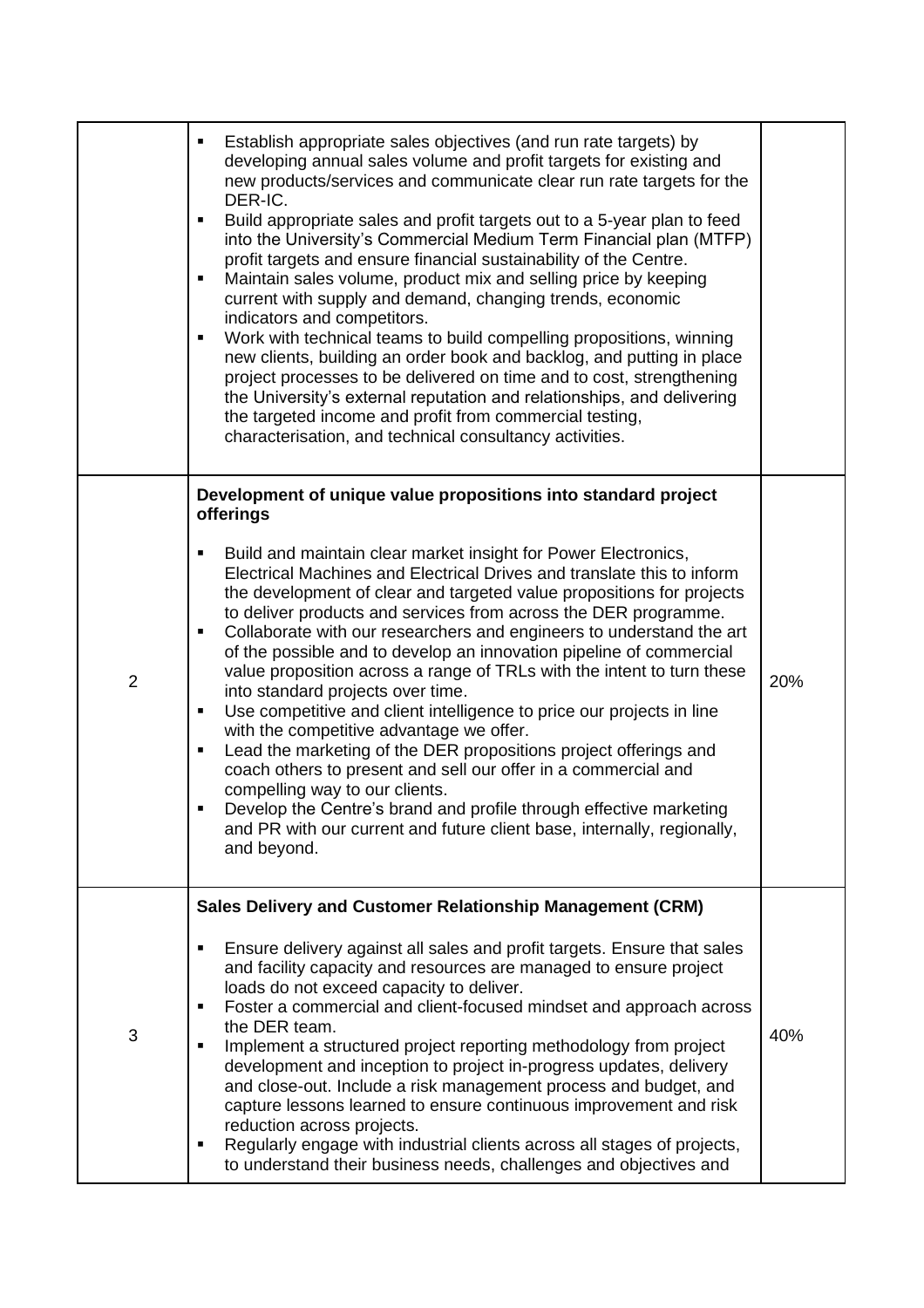|   | seek feedback on our offer and delivery to ensure we are meeting<br>these requirements.<br>Ensure all CRM data is effectively managed for optimum support to<br>clients. This includes customer contract management.                                                                                                                                                                                                                                                                                                                                                                                                                                                                                                                                                                                                                                                                                                                                                                                                                                                                                                                                                                                                                                                                                                                                                                                                                                                                                                                                                                                                                   |     |
|---|----------------------------------------------------------------------------------------------------------------------------------------------------------------------------------------------------------------------------------------------------------------------------------------------------------------------------------------------------------------------------------------------------------------------------------------------------------------------------------------------------------------------------------------------------------------------------------------------------------------------------------------------------------------------------------------------------------------------------------------------------------------------------------------------------------------------------------------------------------------------------------------------------------------------------------------------------------------------------------------------------------------------------------------------------------------------------------------------------------------------------------------------------------------------------------------------------------------------------------------------------------------------------------------------------------------------------------------------------------------------------------------------------------------------------------------------------------------------------------------------------------------------------------------------------------------------------------------------------------------------------------------|-----|
| 4 | Strategic leadership, management and overall responsibility of the<br><b>NDSS</b><br>Be accountable for all internal and external testing activities of the<br>Centre – to be delivered according to all safety standards and on<br>time, in full and at the right quality level and cost.<br>Provide people-focused leadership; creating and setting a vision for<br>the future by engaging, developing and nurturing the team at the<br>Centre, communicating a clear vision, strategy and targets and<br>cascading this into all team members' objectives and<br>training/development plans.<br>Monitor the quality of service provided to industrial and internal<br>$\blacksquare$<br>customers; setting priorities and service levels, implementing robust<br>policies and procedures (e.g. ISO9001 and also Lean principles of<br>5S, TPM), and promote a culture of continuous improvement and<br>high performance aligned to UoN values.<br>Provide oversight to the effective management of budgets and<br>resources to manage the cost base of the Centre and profitability of<br>our products and services.<br>Ensure all commercial activities at the Centre comply with state aid<br>٠<br>rules.<br>Engage with and actively support University strategic objectives and<br>٠<br>initiatives developments that align with the goals of the Faculty of<br>Engineering, DER and the Centre.<br>Work closely with relevant professional service teams to lead on the<br>development of operating model, policies and procedures to support<br>the wider commercialisation of specialist equipment across the<br>university. | 25% |
| 5 | Support research project planning with potential future commercial<br>value<br>Provide high level advice and input to the design of future research<br>٠<br>projects using an in-depth understanding of industry's needs and<br>problems they need to solve.<br>Work closely with University researchers, research office staff and<br>contracts, to ensure that new projects are well resourced and<br>commercially viable.                                                                                                                                                                                                                                                                                                                                                                                                                                                                                                                                                                                                                                                                                                                                                                                                                                                                                                                                                                                                                                                                                                                                                                                                           | 5%  |
| 6 | Any other duties appropriate to the grade and role, including work<br>with and support the wider university commercial community by<br>championing best practice.                                                                                                                                                                                                                                                                                                                                                                                                                                                                                                                                                                                                                                                                                                                                                                                                                                                                                                                                                                                                                                                                                                                                                                                                                                                                                                                                                                                                                                                                      |     |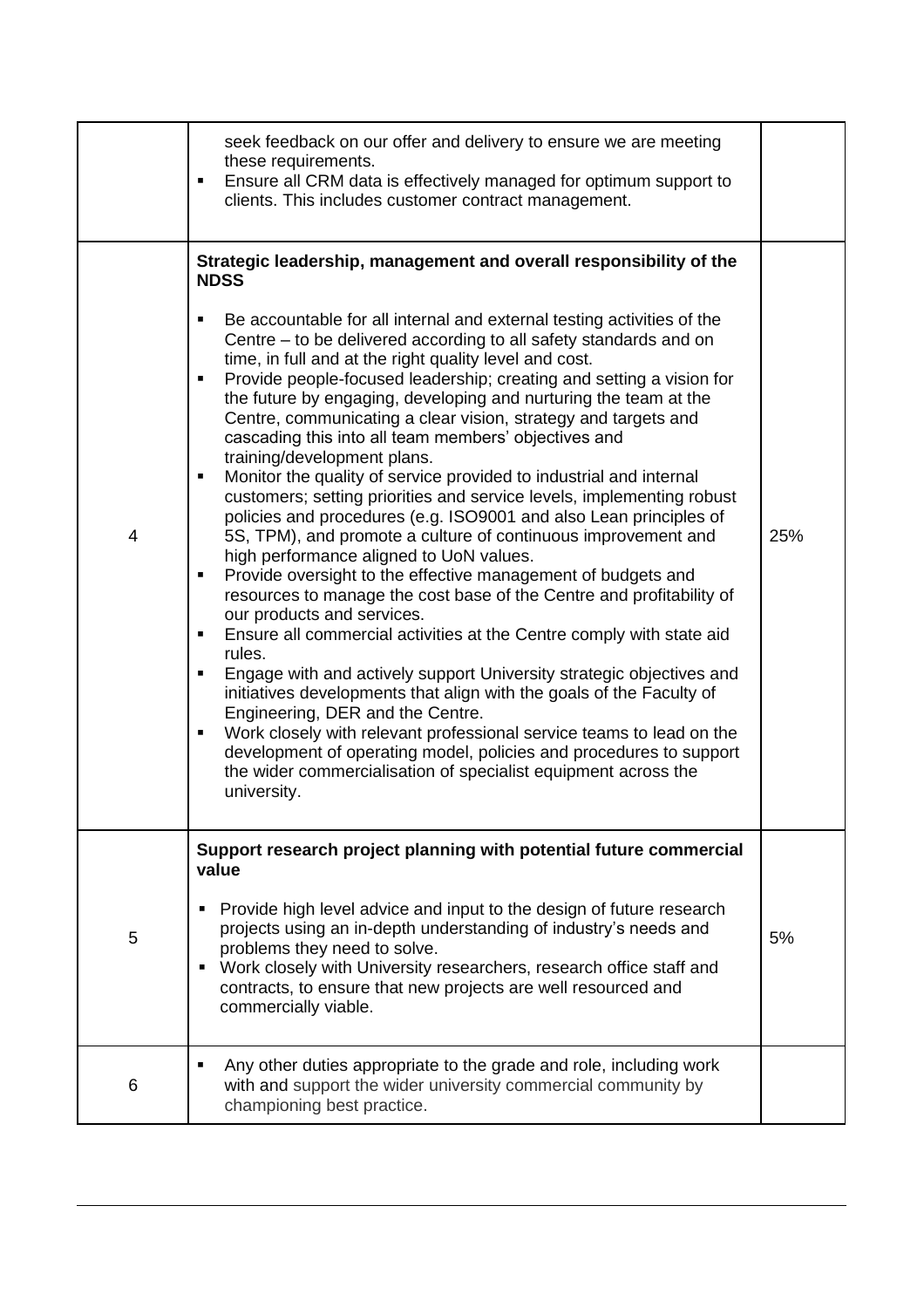## Person specification

|                             | <b>Essential</b>                                                                                                                                                                                                                                                                                                                                                                                                                                                                                                                                                                                                                                                                                                                                                                                                                            | <b>Desirable</b>                                                                                                                                                                                                                                                                                                                             |
|-----------------------------|---------------------------------------------------------------------------------------------------------------------------------------------------------------------------------------------------------------------------------------------------------------------------------------------------------------------------------------------------------------------------------------------------------------------------------------------------------------------------------------------------------------------------------------------------------------------------------------------------------------------------------------------------------------------------------------------------------------------------------------------------------------------------------------------------------------------------------------------|----------------------------------------------------------------------------------------------------------------------------------------------------------------------------------------------------------------------------------------------------------------------------------------------------------------------------------------------|
| <b>Skills</b>               | Proven strategic commercial/sales<br>٠<br>operational planning,<br>management and business<br>process skills<br>Proven project and change<br>٠<br>management skills and ability to<br>ensure delivery on time in full<br>Demonstrable ability to lead,<br>٠<br>motivate, coach and inspire staff<br>to be part of a high-performing<br>team<br>Ability to understand technical<br>٠<br>requirements and communicate<br>technical value propositions in a<br>highly credible way<br>Excellent interpersonal,<br>٠<br>communication and presentation<br>skills<br>Excellent influencing, facilitating<br>٠<br>and commercial negotiation skills<br>Ability to quickly establish and<br>٠<br>build relationships with all key<br>stakeholders<br>Ability to work independently,<br>п<br>setting and maintaining high<br>professional standards |                                                                                                                                                                                                                                                                                                                                              |
| Knowledge and<br>experience | Proven commercial and/or<br>$\blacksquare$<br>technical sales and business<br>development experience with<br>clear evidence of<br>meeting/exceeding sales/profit<br>targets<br>Experience of developing<br>commercial propositions and how<br>to effectively market these to<br>clients<br>Significant management of sales<br>٠<br>processes from plan to close with<br>evidence of developing innovative<br>products, services and business<br>processes<br>Clear success in customer<br>٠<br>relationship management<br>A thorough understanding of<br>٠<br>contracts negotiation and<br>management<br>An experienced people manager<br>٠<br>in a service delivery environment                                                                                                                                                            | Experience of leading a start-up<br>П<br>business or delivering significant<br>new growth within an established<br>organisation<br>Understanding of research culture<br>Ξ<br>in Higher Education<br>Proposal development and bid<br>writing experience<br>Experience of working in a<br>Ξ<br><b>Research and Development</b><br>organisation |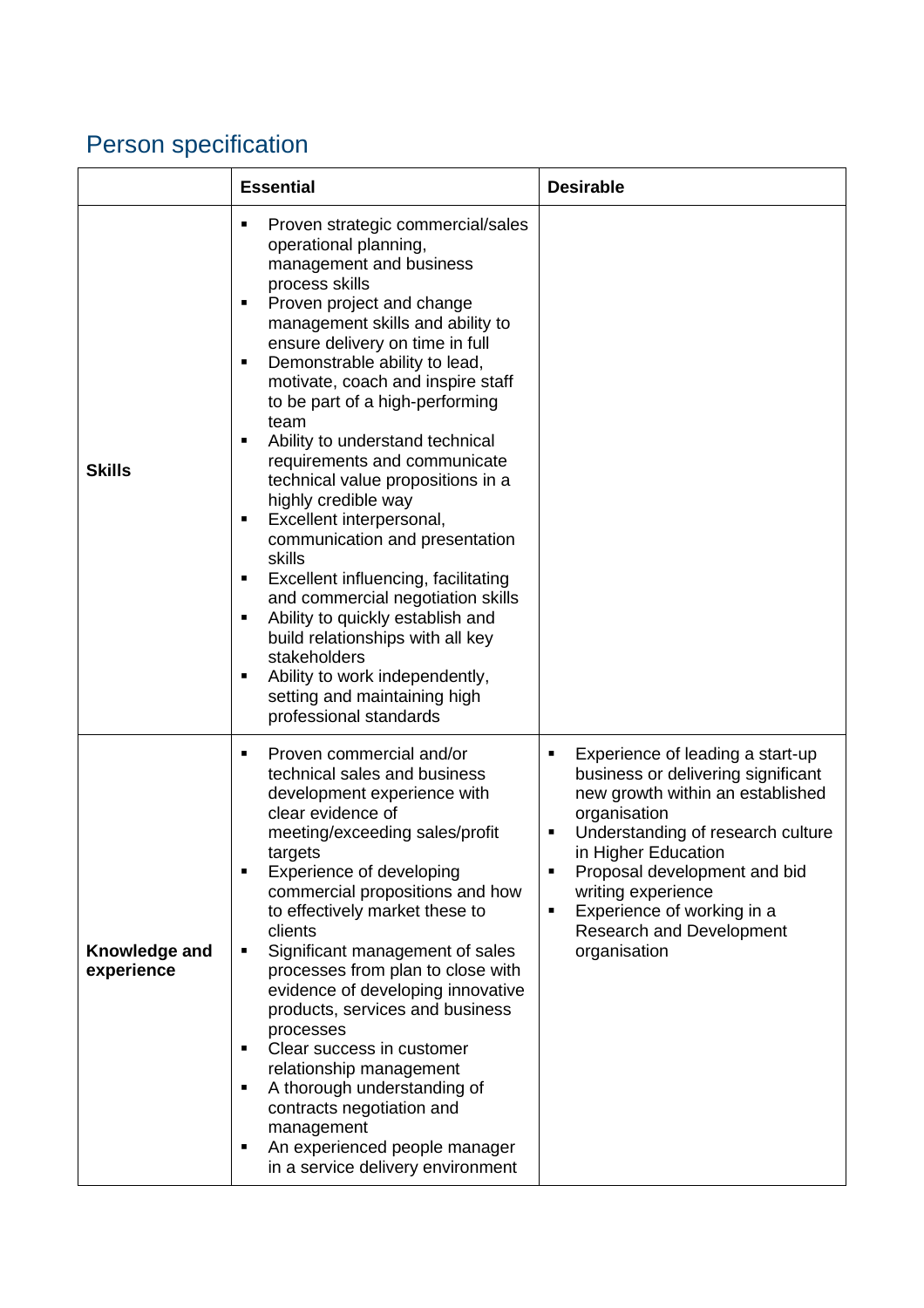|                                                       | Experience of effective budget<br>management (£m in scale) and<br>cost management.<br><b>Understanding of Power</b><br>$\blacksquare$<br>Electronics, Machines and Drives<br>market, applications, testing<br>requirements and supply chain<br>needs. |                                                                                                                                       |
|-------------------------------------------------------|-------------------------------------------------------------------------------------------------------------------------------------------------------------------------------------------------------------------------------------------------------|---------------------------------------------------------------------------------------------------------------------------------------|
| <b>Statutory, legal</b><br>or special<br>requirements | A well-developed understanding of<br>٠<br>governing regulations and H&S<br>legislation.                                                                                                                                                               |                                                                                                                                       |
| <b>Qualifications</b>                                 | Degree level qualification and/or<br>considerable relevant work<br>experience.                                                                                                                                                                        | Degree level (or equivalent) in<br>٠<br><b>Electrical or Mechanical</b><br>Engineering or significant work<br>experience in this area |



The University of Nottingham is focused on embedding equality, diversity and inclusion in all that we do. As part of this, we welcome a diverse population to join our work force and therefore encourage applicants from all communities, particularly those with protected characteristics under the Equality Act 2010.

#### Expectations and behaviours

The University has developed a clear set of core expectations and behaviours that our people should be demonstrating in their work, and as ambassadors of the University's strategy, vision and values. The following are essential to the role:

| <b>Valuing people</b>     | Understands that it is essential to provide a structure that people can<br>thrive in. Knows how to communicate with people to create a healthy<br>working environment and get the best out of people.                     |
|---------------------------|---------------------------------------------------------------------------------------------------------------------------------------------------------------------------------------------------------------------------|
| <b>Taking ownership</b>   | Communicates vision clearly, providing direction and focus. Knows how<br>to create a productive environment where people are inspired and can<br>work cross-departmentally in partnership.                                |
| <b>Forward thinking</b>   | Has the ambition to be a pioneer in own area, anticipating the future<br>change, needs and challenges. Knows how to innovate within their work<br>context and champions others to be inspired to be part of this ambition |
| <b>Professional pride</b> | Keeps up to date on latest thinking, trends and work practices. Supports<br>team to be thought leaders; willing to challenge if obstacles get in the<br>way.                                                              |
| <b>Always inclusive</b>   | Establishes far reaching partnerships, well beyond own area across a<br>broad range of networks. Understand role to pay due regard to the needs<br>of the whole community.                                                |